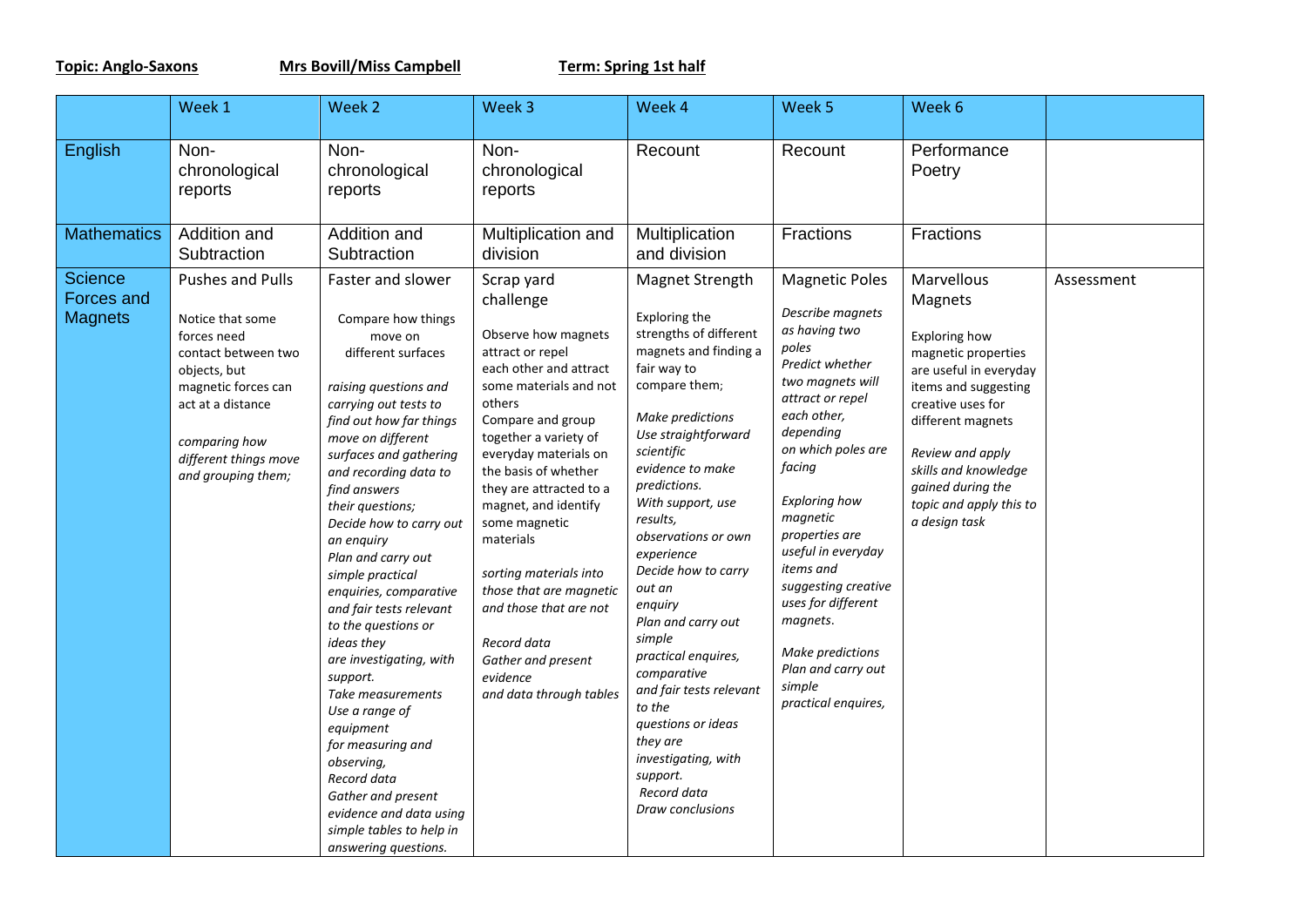|                                                                                                                                                                          |                                                                                                                                                                                                                                                                | Present data<br>Report on findings<br><b>Record findings</b><br>Answer questions using<br>data<br>Draw conclusions<br>Evaluate their enquiry<br>Use results of enquiries<br>to consider whether<br>they meet predictions<br>and explain why. |                                                                                                                                                                                                                   |                                                                                                                                                                                                                                      |                                                                                                                                                                                                                                                |                                                                                                                                                                                                                             |  |
|--------------------------------------------------------------------------------------------------------------------------------------------------------------------------|----------------------------------------------------------------------------------------------------------------------------------------------------------------------------------------------------------------------------------------------------------------|----------------------------------------------------------------------------------------------------------------------------------------------------------------------------------------------------------------------------------------------|-------------------------------------------------------------------------------------------------------------------------------------------------------------------------------------------------------------------|--------------------------------------------------------------------------------------------------------------------------------------------------------------------------------------------------------------------------------------|------------------------------------------------------------------------------------------------------------------------------------------------------------------------------------------------------------------------------------------------|-----------------------------------------------------------------------------------------------------------------------------------------------------------------------------------------------------------------------------|--|
| Computing                                                                                                                                                                | $E -$ safety<br>Use technology safely,<br>respectfully and responsibly;<br>recognise<br>acceptable/unacceptable<br>behaviour; identify a range of<br>ways to report concerns<br>about content and contact.<br>Cyberbullying                                    | E - safety Use technology<br>safely, respectfully and<br>responsibly; recognise<br>acceptable/unacceptable<br>behaviour; identify a range of<br>ways to report concerns about<br>content and contact.<br><b>Super Searchers</b>              | E - safety Use technology<br>safely, respectfully and<br>responsibly; recognise<br>acceptable/unacceptable<br>behaviour; identify a range of<br>ways to report concerns about<br>content and contact.<br>Copycats | E - safety Use technology<br>safely, respectfully and<br>responsibly; recognise<br>acceptable/unacceptable<br>behaviour; identify a range<br>of ways to report concerns<br>about content and contact.<br>Too much information        | E - safety Use<br>technology safely,<br>respectfully and<br>responsibly; recognise<br>acceptable/unacceptable<br>behaviour; identify a<br>range of ways to report<br>concerns about content<br>and contact.<br>The Online Community            | E - safety Use technology<br>safely, respectfully and<br>responsibly; recognise<br>acceptable/unacceptable<br>behaviour; identify a range<br>of ways to report concerns<br>about content and contact.<br>Cyber Super heroes |  |
| Geography                                                                                                                                                                |                                                                                                                                                                                                                                                                |                                                                                                                                                                                                                                              |                                                                                                                                                                                                                   |                                                                                                                                                                                                                                      | The UK - Countries<br>and Cities - name<br>and locate counties<br>and cities of the<br>United Kingdom.<br>To compare the<br>different<br>countries of the<br>UK. To identify<br>where I live in the<br>UK and locate the<br>UK's major cities. | Rivers and Seas -<br>name and locate<br>key topographical<br>features, coasts<br>and rivers.<br>Physical<br>characteristics of<br>the UK.                                                                                   |  |
| <b>History</b><br><b>Anglo Saxons</b><br>To look at the<br>Anglo Saxon<br>settlement in<br>Britain.<br>What<br>happened to<br><b>Britain when</b><br>the Romans<br>left. | To study the<br>archaeological<br>evidence at Sutton<br>Hoo to ask and answer<br>questions. Understand<br>that the knowledge of<br>the past is constructed<br>from a variety of<br>sources.<br>Put events, people and<br>places and artefacts on<br>a timeline | To find out who the<br>AngloSaxons were<br>and where they came<br>from. Ask and<br>answer questions<br>about the past,<br>considering aspects<br>of change, cause,<br>similarity and<br>difference and<br>significance                       | To be able to use<br>various historical<br>sources to find out<br>about Anglo-Saxon<br>life. Suggest where<br>we might find<br>answers to questions<br>considering a range<br>of sources                          | To explore Anglo-<br>Saxon culture<br>including art,<br>music, legends and<br>poetry.<br>Ask and answer<br>questions about the<br>past, considering<br>aspects of change,<br>cause, similarity<br>and difference and<br>significance |                                                                                                                                                                                                                                                |                                                                                                                                                                                                                             |  |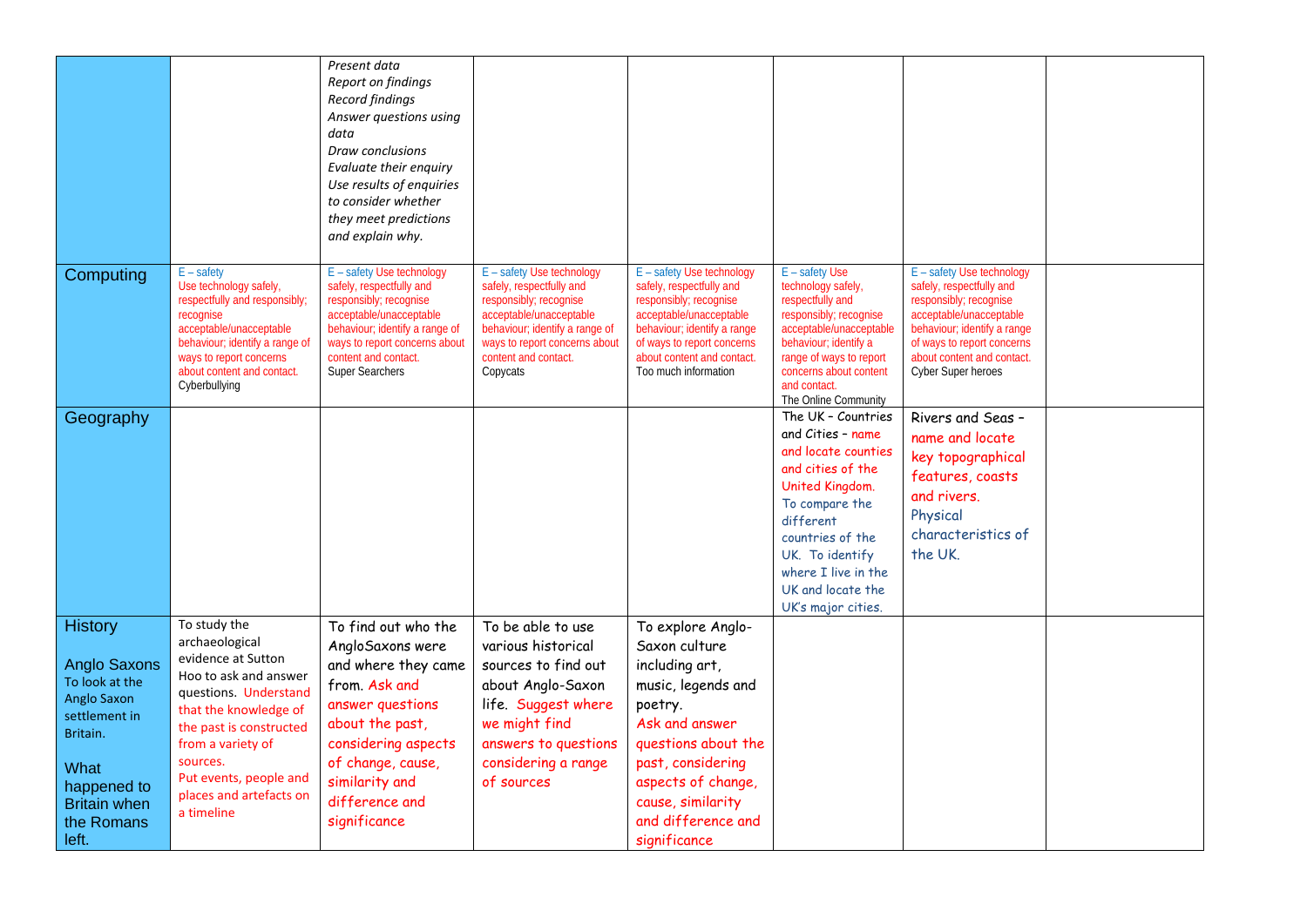|                     |                                                                                                                                                         | Put events, people<br>and places and<br>artefacts on a<br>timeline                                                                                                                   |                                                                                                                                                                                     |                                                                                                                                                                 |                                                                                                                                            |                                                                                                                  |                                                                                                                        |
|---------------------|---------------------------------------------------------------------------------------------------------------------------------------------------------|--------------------------------------------------------------------------------------------------------------------------------------------------------------------------------------|-------------------------------------------------------------------------------------------------------------------------------------------------------------------------------------|-----------------------------------------------------------------------------------------------------------------------------------------------------------------|--------------------------------------------------------------------------------------------------------------------------------------------|------------------------------------------------------------------------------------------------------------------|------------------------------------------------------------------------------------------------------------------------|
| Art and<br>Design   | To experiment with<br>different tones<br>using graded<br>pencils.<br>Creating shade and<br>tone on pre-drawn<br>objects.                                | To use tracing.<br>Using tracing paper<br>to trace objects.                                                                                                                          | To develop shadows.<br>Drawing around<br>shadows created by<br>objects.                                                                                                             |                                                                                                                                                                 |                                                                                                                                            |                                                                                                                  |                                                                                                                        |
| DT                  |                                                                                                                                                         |                                                                                                                                                                                      |                                                                                                                                                                                     | To use a range of<br>techniques such as<br>peeling, chopping,<br>slicing, grating,<br>mixing, spreading,<br>kneading and<br>baking.<br>Food prep skills         | Produce detailed<br>lists of tools,<br>equipment and<br>materials that<br>they need.<br>Making lists to<br>prepare for<br>cooking session. | To follow a recipe.<br>Cooking using<br>individual recipes                                                       | To identify the<br>strengths and<br>weaknesses of their<br>ideas and products.<br>Evaluation of cooking<br>and recipe. |
| P.E.                | To play competitive<br>games.<br>Net & Wall<br>Badminton<br>Striking & fielding<br>Arc rounders                                                         | play competitive<br>games,<br>Net & Wall<br>Badminton<br>Striking & fielding<br>Arc rounders                                                                                         | Practise skills in<br><i>isolation</i> and<br>combination<br>Net & Wall<br>Badminton<br>Striking & fielding<br>Arc rounders                                                         | Work well as a<br>team in competitive<br>games<br>Net & Wall<br>Badminton<br>Striking & fielding<br>Arc rounders                                                | <b>Apply basic</b><br>principles of<br>attacking and<br>defending<br>Net & Wall<br>Badminton<br>Striking &<br>fielding<br>Arc rounders     | Develop an<br>understanding of<br>fair play<br>Net & Wall<br>Badminton<br>Striking &<br>fielding<br>Arc rounders | Develop an<br>understanding of fair<br>play<br>Net & Wall<br>Badminton<br>Striking & fielding<br>Arc rounders          |
| Languages<br>French | Je Me Presente -<br>To introduce French<br>as a subject and<br>France as a country.<br>Introduce the<br>numbers 1-10<br>Recognise the<br>numbers 1 - 10 | Je Me Presente - To<br>learn how to say<br>your name and ask<br>somebody their<br>name in French. To<br>consolidate numbers<br>1-10 and introduce<br>numbers 11-20<br>Understand the | Je Me Presente - To<br>revise and<br>consolidate numbers<br>1-20 with the<br>introduction of the<br>new target question<br>quel âge as tu?<br>Develop accurate<br>pronunciation and | Je Me Presente -<br>Introduce a new<br>question où<br>habites-tu? and<br>answer with<br>j'habite Develop<br>accurate<br>pronunciation and<br>intonation so that | Je Me Presente<br>- Revising all<br>previous<br>knowledge<br>including the<br>language<br>regarding<br>nationality in                      | Je Me Presente -<br>End of Unit Block<br>Assessment.                                                             |                                                                                                                        |